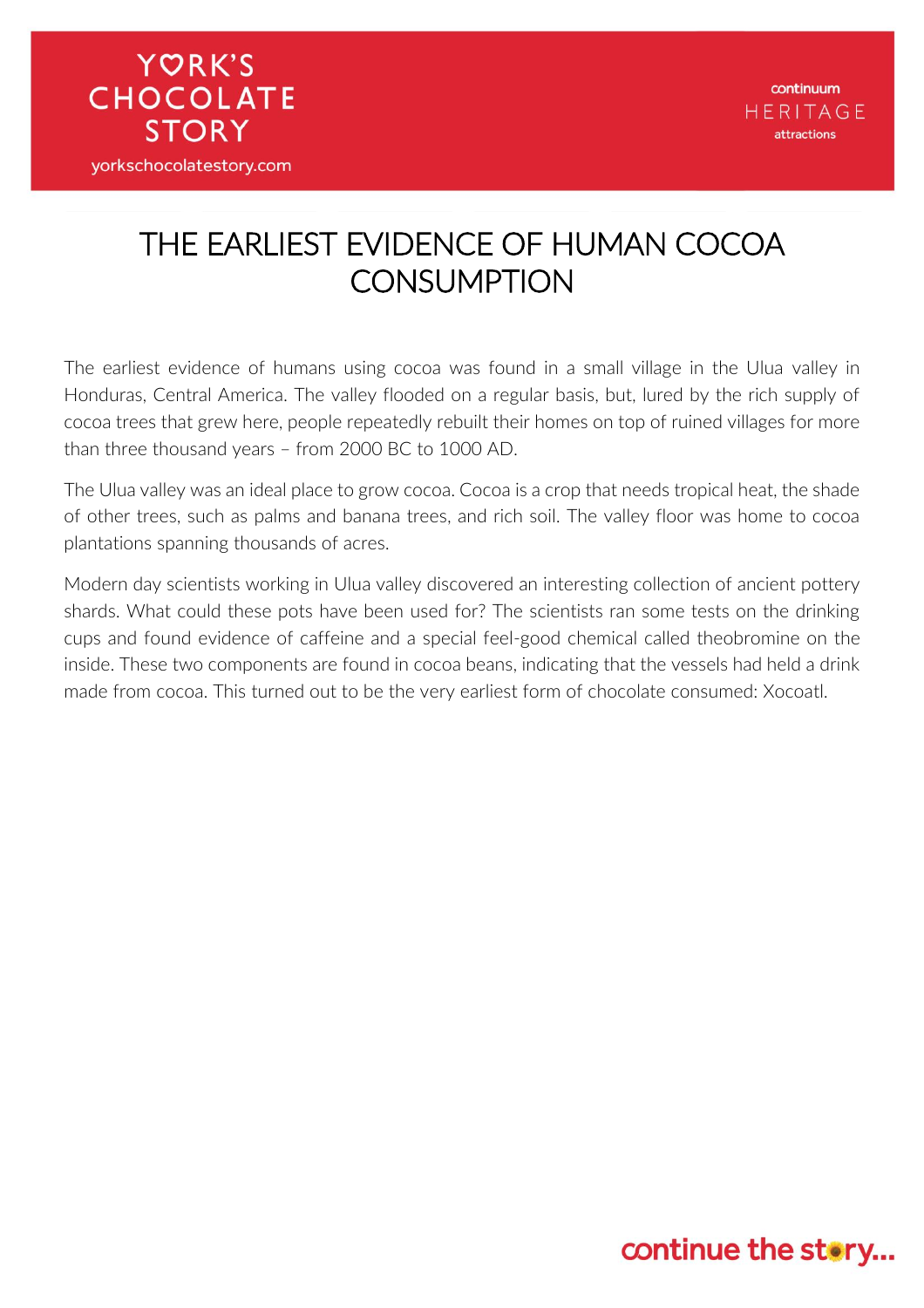

### A GIFT FROM THE GODS: THE COCOA WARS AND THE **AZTECS**

- Chocolate is often referred to as the "food of the gods". The phrase may have its roots in the Mayan religion. The belief of the magical powers of cocoa was so important to the people of Central America that it caused the Aztecs, Mayans and other Central and South American peoples to fight over controlling it for over 1500 years.
- The Olmecs, who lived in what is now Southern Central America from around 1200 BC, are believed to be the first tribe to actually farm the cocoa tree. They also believed the seeds of the plant held an almost mythical quality, guaranteeing health and power.
- The Olmecs were succeeded by the Mayans, who began cultivating cocoa trees on organised plantations in the lowlands of South Yucatan (now modern Mexico) from around 600 AD. This tribe and others were to fall under the control of the Aztecs - a civilisation that gradually became more powerful than any other and came to dominate the region completely, becoming 15 million strong.
- The Aztec economy was based upon trading with cocoa beans.
- The Aztecs worshipped the feathered god, Quetzalcoatl, who they believed brought cocoa to earth as a gift to humans. Quetzalcoatl was banned from the land after serious quarrels with a high priest. Aztec Mythology says he escaped on a raft to the open sea.
- For many years, the Aztecs believed in a prophecy that said Quetzalcoatl would return to his country in the year equivalent to 1519.

## continue the story...

continuum HERITAGE attractions

continuum attractions



continuumattractions.com